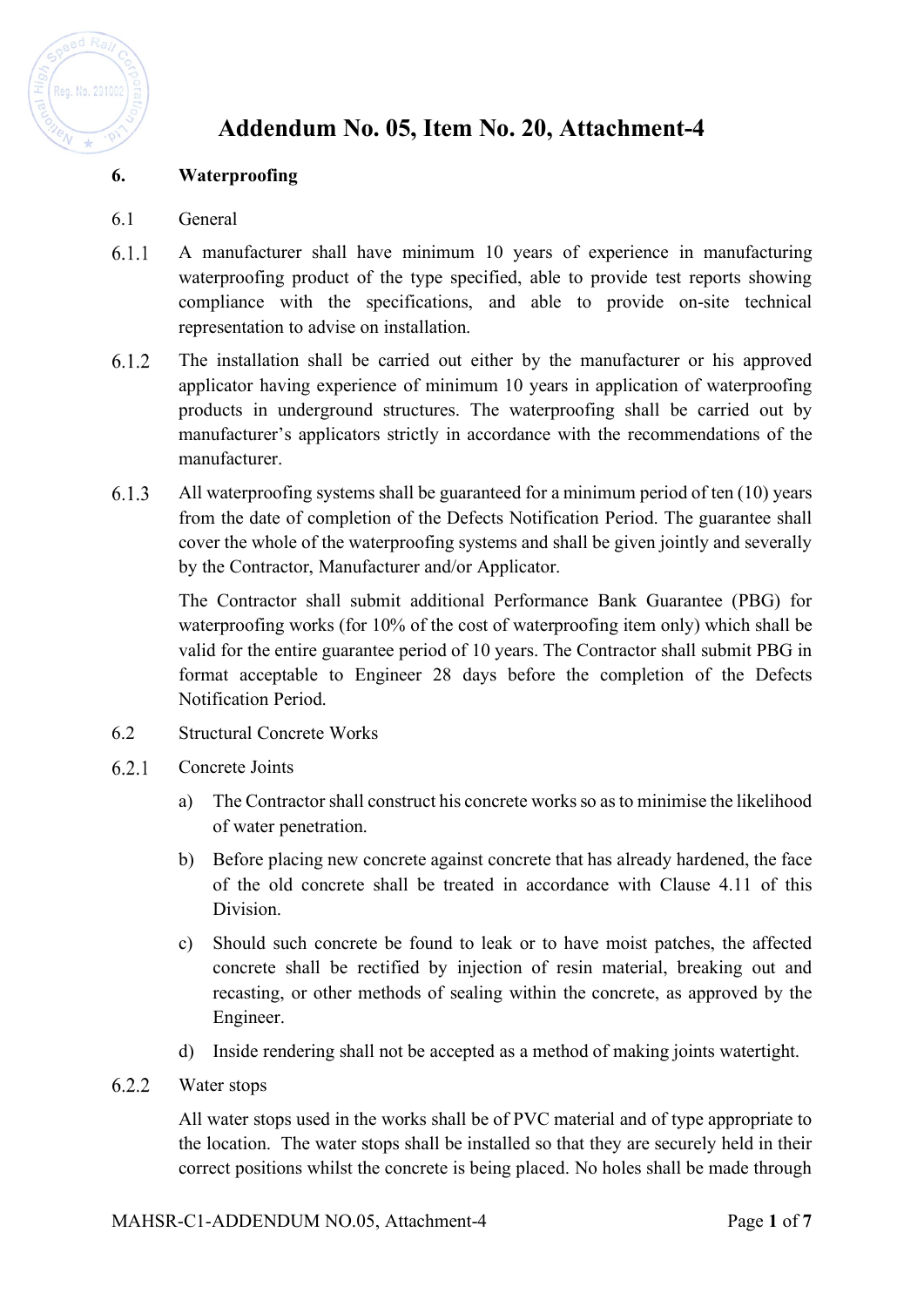

any water stop except where provided for by the manufacturer.

Fillers and Sealant to Joints

All materials used to fill joints shall be such that they will allow the calculated movements of the joints without extrusion and shall not shrink away from surface of the joints.

The Contractor shall obtain approval from the Engineer for backing strips, fillers and sealants which shall be used in accordance with the manufacturer's recommendation.

All fillers of polysulphide or polyurethane sealant shall comply with BS 4254 or BS 5212.

The appropriate sealant grades shall be used for horizontal and vertical joints. The joints shall be thoroughly cleaned and primed with the appropriate primer before applying the sealant. The sealant shall be of a colour to match as nearly as possible the colour of the adjoining surfaces where it is to be permanently exposed.

The sealing material shall be used and applied strictly in accordance with the manufacturer's instructions. The Contractor shall not smear sealant over adjacent surfaces, and appropriate precautionary measures, including the use of masking tape, shall be taken to avoid this.

6.2.4 Cleaning and Preparation of Surfaces

> All cracks on the exposed concrete surfaces of external structural members shall be effectively sealed before applying any waterproofing system. The Contractor shall ensure that surfaces to which waterproofing is to be applied, shall be clean, dust-free and dry. The water stops in the joints shall be provided as shown in the Drawings.

6.2.5 Waterproofing underground structures

> The following requirements are applicable to all underground structures where fully bonded PVC membranes, liquid polymer membrane with solvent free hybrid polyurea polyurethane/ polyurea/ polyurethane and crystallization based treatment have been specified:

- a) All components and elements, which are required to make the structures watertight, shall be demonstratable and proven to work together. There shall be a single source of responsibility and performance of the materials and products. Specifically, material and water stops shall be manufactured out of virgin raw materials and only from the same formulation of raw material. The manufacturer shall confirm full, demonstratable and proven compatibility of the entire waterproofing system in writing. The waterproofing system provided shall be installed without damage and protected against construction operations. The Contractor shall carry out a trial application of the waterproofing and submit the report containing the details and method statement to obtain approval from the Engineer.
- b) The water tightness standards applied to all underground structures, shall be in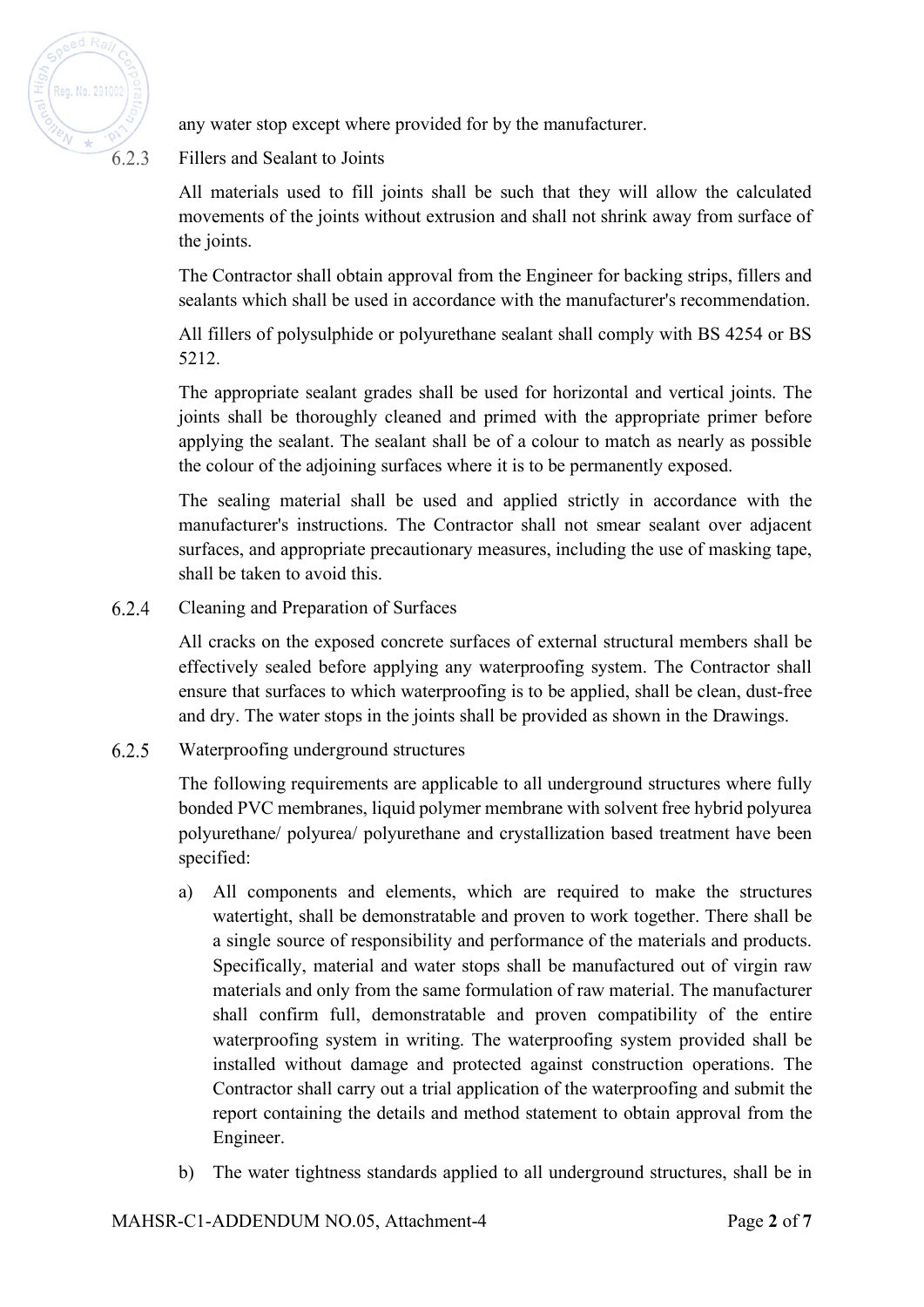

accordance with the standards defined in Table 6 below:

## **Table 6: Water Tightness**

| <b>Structural Element</b>                                                                                                                                                                                                                                                                                                                                                                                                                       | Category as per IS | <b>Description of</b>                                      |
|-------------------------------------------------------------------------------------------------------------------------------------------------------------------------------------------------------------------------------------------------------------------------------------------------------------------------------------------------------------------------------------------------------------------------------------------------|--------------------|------------------------------------------------------------|
| and Areas of Waterproofing                                                                                                                                                                                                                                                                                                                                                                                                                      | 16471              | Category                                                   |
| All roof slabs<br>1)<br>Suspended slab over tracks,<br>2)<br>concourses, and public areas,<br>areas with sensitive electrical<br>and mechanical plant and areas<br>where leakage would, in the<br>opinion of the Engineer, affect<br>the operation of the MAHSR<br>or other operations within the<br>structure.<br>In-situ, retaining walls and<br>3)<br>slabs to which finishes are<br>applied<br>In-situ base slabs with no<br>4)<br>finishes | $\mathsf{A}$       | Free from all visible leakage,<br>seepage and damp patches |

Note: "Dampness" shall be defined as moist to touch with no visible film of water.

- 6.2.6 Fully Bonded PVC membrane below Base Slab and behind Confined Retaining Walls:
	- a) System and properties of materials:
		- (i) Minimum 2.00 mm thick fully bonded PVC membrane, with hot air welded overlaps of minimum 100mm with a weld size of min 75mm; conforming to basement waterproofing protection to Grade 3 as per BIS 16471.
		- (ii) The membrane shall be installed by the manufacturer/applicator after approval has been obtained from the Engineer.
	- b) The above waterproofing membrane shall have minimum requirement of properties as specified below:
		- (i) Resist hydrostatic pressure of over 50m head of water as per ASTM D 5385.
		- (ii) Puncture Resistance of over  $1200 \text{ N}$  (+5% to 10%) as per ASTM E154.
		- (iii) Peel Adhesion to concrete of 880 N/m as per ASTM D 903.
		- (iv) Tensile strength  $>$  = 20 MPa (longitudinal direction),  $>$  = 18 MPa (transverse direction) as per ASTM D412.
		- (v) Percentage of Elongation > 275% (longitudinal direction), 250% (transverse direction) as per ASTM D 412.
		- (vi) UV Exposure limit 45 days pass. Minimum adhesion to concrete after 45 days UV exposure shall be 800N/m as per ASTM D 903.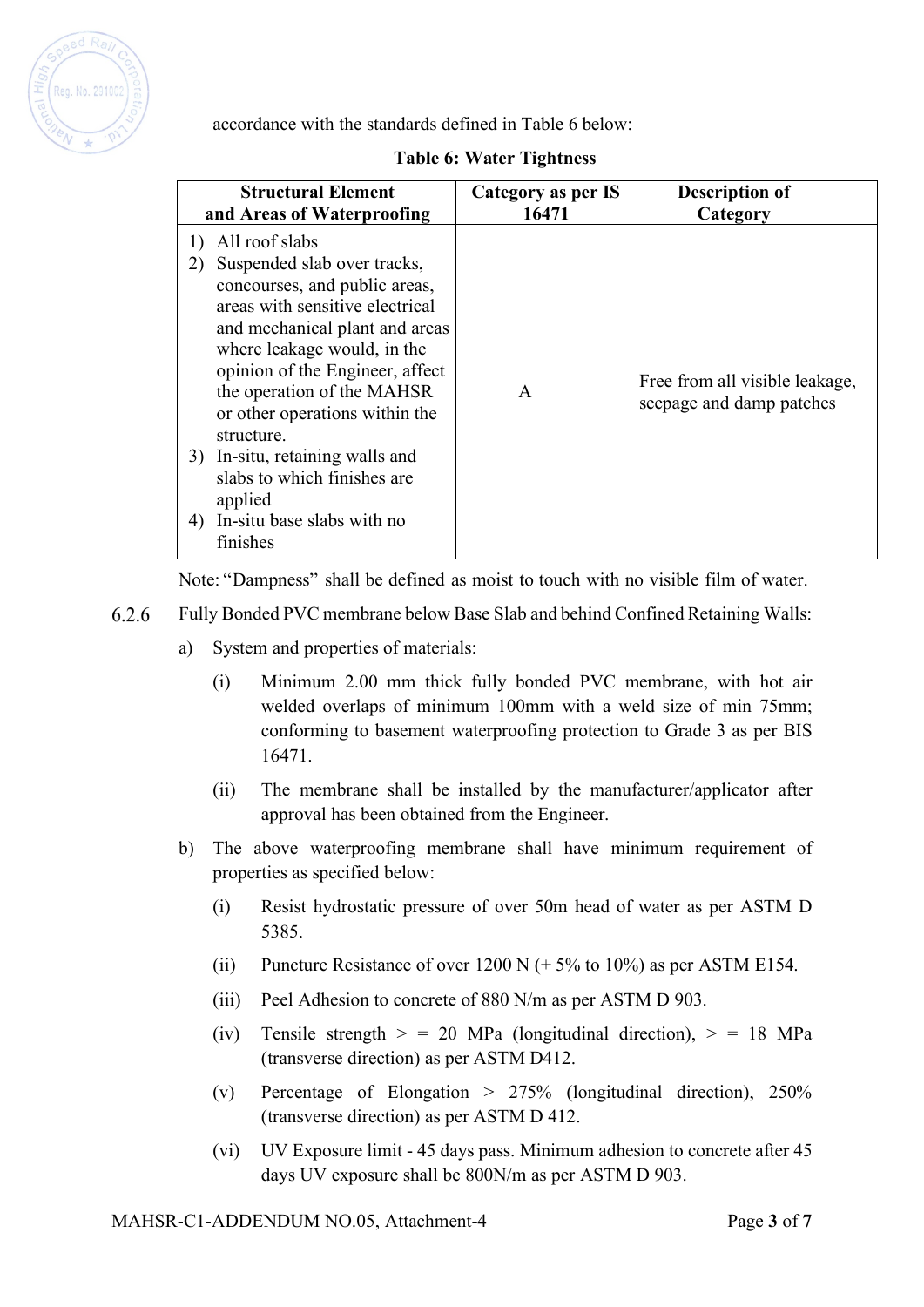

c) Codes and Standards for reference:

| Code and              |                                                          |
|-----------------------|----------------------------------------------------------|
| <b>Standard</b>       | <b>Code and Standard Title</b>                           |
| <b>Number</b>         |                                                          |
| <b>BIS 16471</b>      | Protection of Below Ground Structures Against Water      |
|                       | from the Ground                                          |
| ASTM D5385            | Standard Test Method for Hydrostatic Pressure Resistance |
|                       | of Waterproofing Membranes                               |
| <b>ASM E 154</b>      | Standard Test Methods for Water Vapor Retarders Used in  |
|                       | Contact with Earth Under Concrete Slabs, on Walls, as    |
|                       | Ground Cover                                             |
| ASTMD 903             | Standard Test Method for Peel or Stripping Strength of   |
|                       | <b>Adhesive Bonds</b>                                    |
| ASTM D 412            | Standard Test Methods for Vulcanized Rubber and          |
|                       | Thermoplastic Elastomers - Tension                       |
| <b>DIN 16726</b>      | <b>Plastic Sheets Testing</b>                            |
|                       |                                                          |
| ASTMD <sub>2240</sub> | Standard Test Method for Rubber Property—Durometer       |
|                       | Hardness                                                 |

- 6.2.7 Spray-applied liquid coating for Unconfined Retaining Walls and Roof Slab - External side (in contact with ground/water)
	- a) System and properties of materials

Fully bonded spray-applied liquid polymer two component, solvent free, hybrid polyurea polyurethane/ polyurea/ polyurethane applied elastomeric seamless membrane of minimum 2 mm Dry Film Thickness shall be used. Dry Film Thickness (DFT) to be achieved in minimum 2 coats (of two different contrasting colours), over and above one coat of a solvent free two component epoxy primer. No sand broadcast layer is permitted in the system. The system must be such that it is thixotropic, can be applied by airless spray; as well as the same product shall be capable of being applied manually only for local detailing and patch repairs (maximum area  $1 \text{ m}^2$ ). Wet Film Thickness (WFT) measurement shall be done at every 10 to 12 m<sup>2</sup> during application to check thickness and thereby not requiring destructive testing for thickness measurement. The product shall be applied in accordance with the manufacturer's instructions.

- b) The waterproofing membrane shall have following minimum properties:
	- (i) Tensile strength > 15 MPa as per ASTM D 412.
	- (ii) % Elongation > 300% as per ASTM D 412.
	- (iii) Bond strength on concrete > 2 MPa as per ASTM D 7234.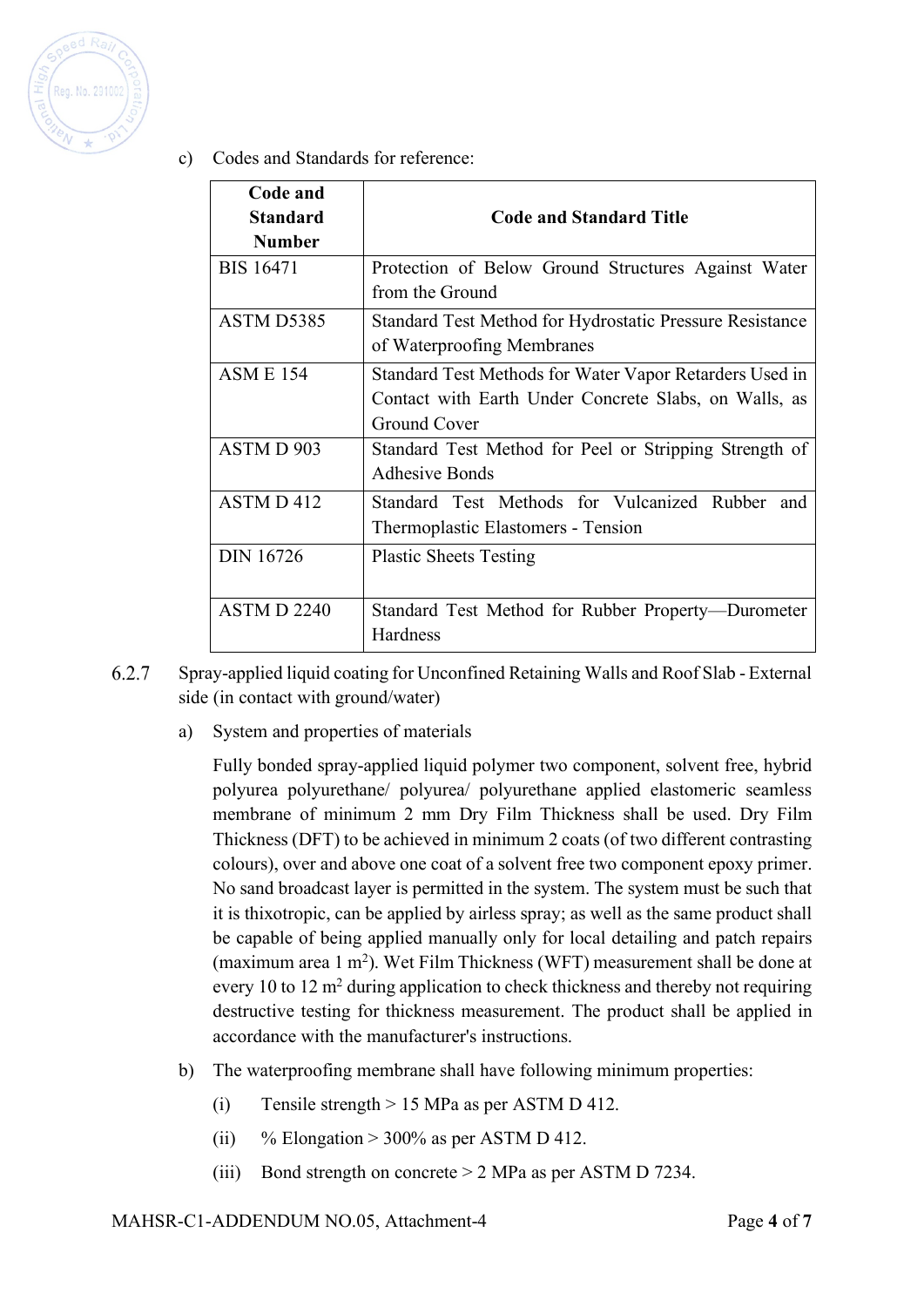

- (iv) Minimum crack bridging capability of over 2.5 mm.
- (v) Resist hydrostatic pressure of over 50m head of water as per ASTM D<sub>5385</sub>.
- (vi) Specific Gravity of 1.15  $(\pm 10\%)$ .
- c) The waterproofing system shall be suitably protected prior to backfilling with a protection board with minimum thickness of 25 mm complying to the specifications mentioned at clause 6.2.10 below.
- d) Codes and Standards for reference:

| <b>Code and Standard</b><br><b>Number</b> | <b>Code and Standard Title</b>                                                                                             |
|-------------------------------------------|----------------------------------------------------------------------------------------------------------------------------|
| ASTM D 412                                | Standard Test Methods for Vulcanized Rubber and<br>Thermoplastic Elastomers – Tension                                      |
| ASTM D 7234                               | Standard Test Method for Pull-Off Adhesion Strength<br>of Coatings on Concrete Using Portable Pull-Off<br>Adhesin Testers. |

- Application area of admixtures to concrete Slab  $\&$  Retaining wall (in contact with 6.2.8 water/ground and as specified in Table 6)
	- a) System and properties of materials

Integral full section crystallization based waterproofing treatment consisting of crystalline Admixture shall be added into the concrete of the slab and retaining walls at a dosage rate of 1.5% by weight of the cementitious contents of the concrete (subject to maximum of 4.5 kg per cum.) as per design mix approved by the Engineer. Crystalline Admixture shall conform to ASTM C-39 standard for compressive strength of concrete for Admixtures and shall have Nil water permeability as per BS EN 12390 Part-8 and shall have chemical resistance to withstand pH range between 3 to 11 in constant contact as per ASTM C-267-77. Admixture shall be completely non-toxic as per BS 6920: Section 2.5 and compatible with potable water. Admixture shall not adversely affect the compressive strength of concrete or workability of the concrete in any manner and therefore, shall not require any major change to the existing concrete mix design.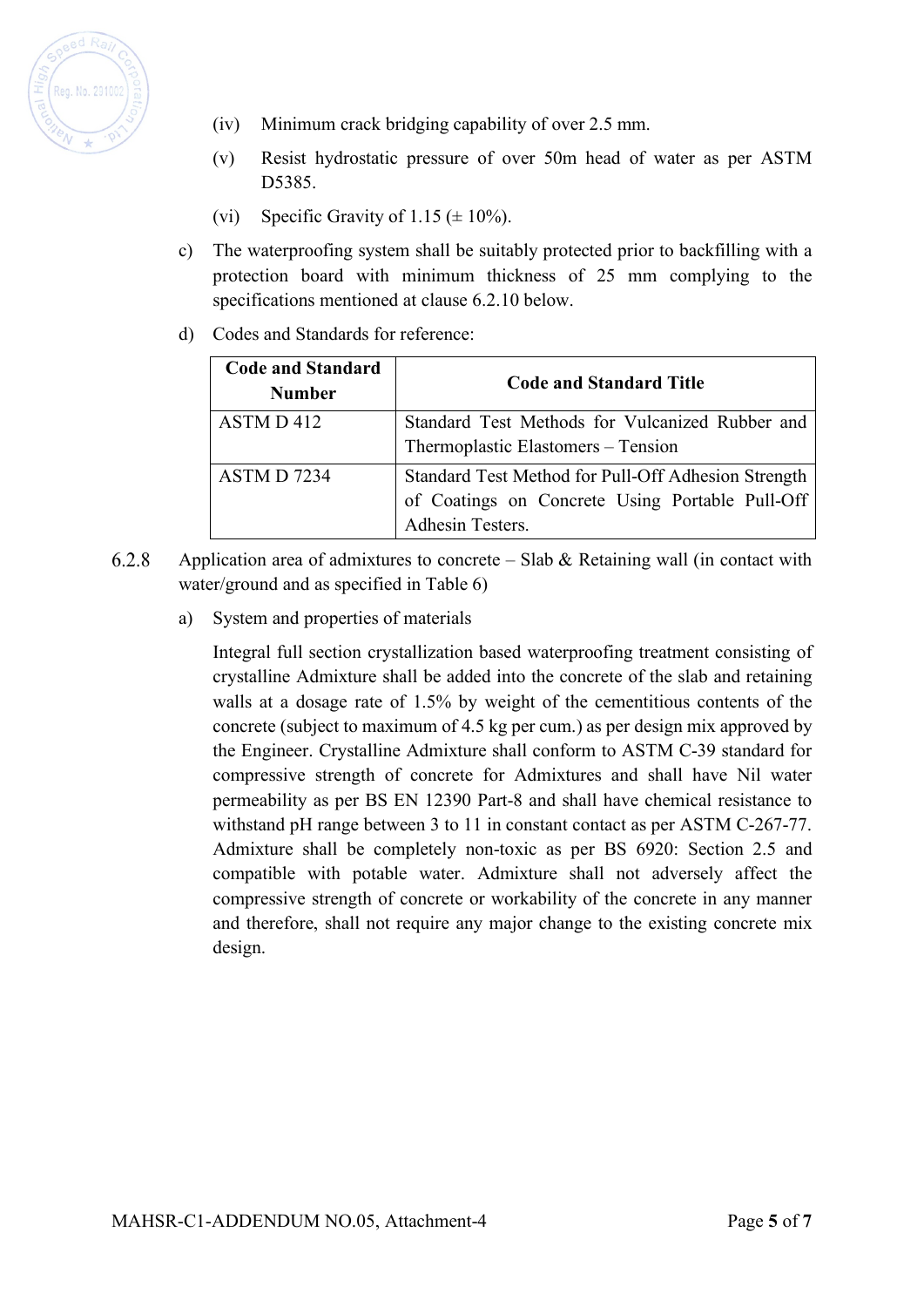

b) Codes and Standards for reference:

| <b>Code and Standard</b>  | <b>Code and Standard Title</b>                          |  |  |
|---------------------------|---------------------------------------------------------|--|--|
| <b>Number</b>             |                                                         |  |  |
| <b>BS EN 12390 Part 8</b> | Testing Hardened Concrete. Depth of penetration of      |  |  |
|                           | water under pressure                                    |  |  |
| <b>ASTM C - 267-77</b>    | Standard Test Methods for Chemical Resistance of        |  |  |
|                           | Mortars, Grouts, and Monolithic Surfacing<br>and        |  |  |
|                           | Polymer Concretes, American Society for Testing and     |  |  |
|                           | Materials (ASTM) International.                         |  |  |
| <b>BS 6920</b>            | Suitability of non-metallic products for use in contact |  |  |
|                           | with water intended for human consumption with          |  |  |
|                           | regard to their effect on the quality of the water      |  |  |

6.2.9 Starter and construction joint treatment shall be of polybars (non-bentonite) hydrophilic swellable water bar of 25mm x 15mm cross-section or typical with the approval of the Engineer.

System and properties of materials - Solvent free elastic polyacrylic injection resin having the following properties as a minimum requirement:

- a) Chemical Base: 3-part polyacrylic resin.
- b) Density:
	- (i) Component A (Resin) ~ 1.10 kg/l (at +20°C).
	- (ii) Accelerator ~ 1.10 kg/l (at +20°C).
	- (iii) Hardener powder  $\sim 1.10$  kg/l (at +20°C, after dissolution in water).
- c) Viscosity of mixture  $\sim$  3-11 M Pa. s (at 20 °C).
- d) Tensile strength > 2.5 MPa.
- e) Elongation  $> 350\%$ .
- f) Adjustable curing time between 8 and 50 minutes.
- g) Capable of reversibly absorbing (swelling) about 75% by weight and releasing (shrinking) moisture.
- h) High pH value of 9 to 10.
- i) Expansion in water  $500\% (+5\%)$
- j) Expansion in concrete  $425\% (+5\%)$
- 6.2.10 Polystyrene boards

The waterproofing membrane shall be protected by a minimum of 25 mm thick expanded high duty polystyrene boards or similar material where the Contractor has obtained approval from the Engineer and shall be as per BS 3837, with an adhesive which has no adverse effect on the material or the polystyrene board. Backfilling shall be carried out progressively as the boards are fixed in position and in any case not